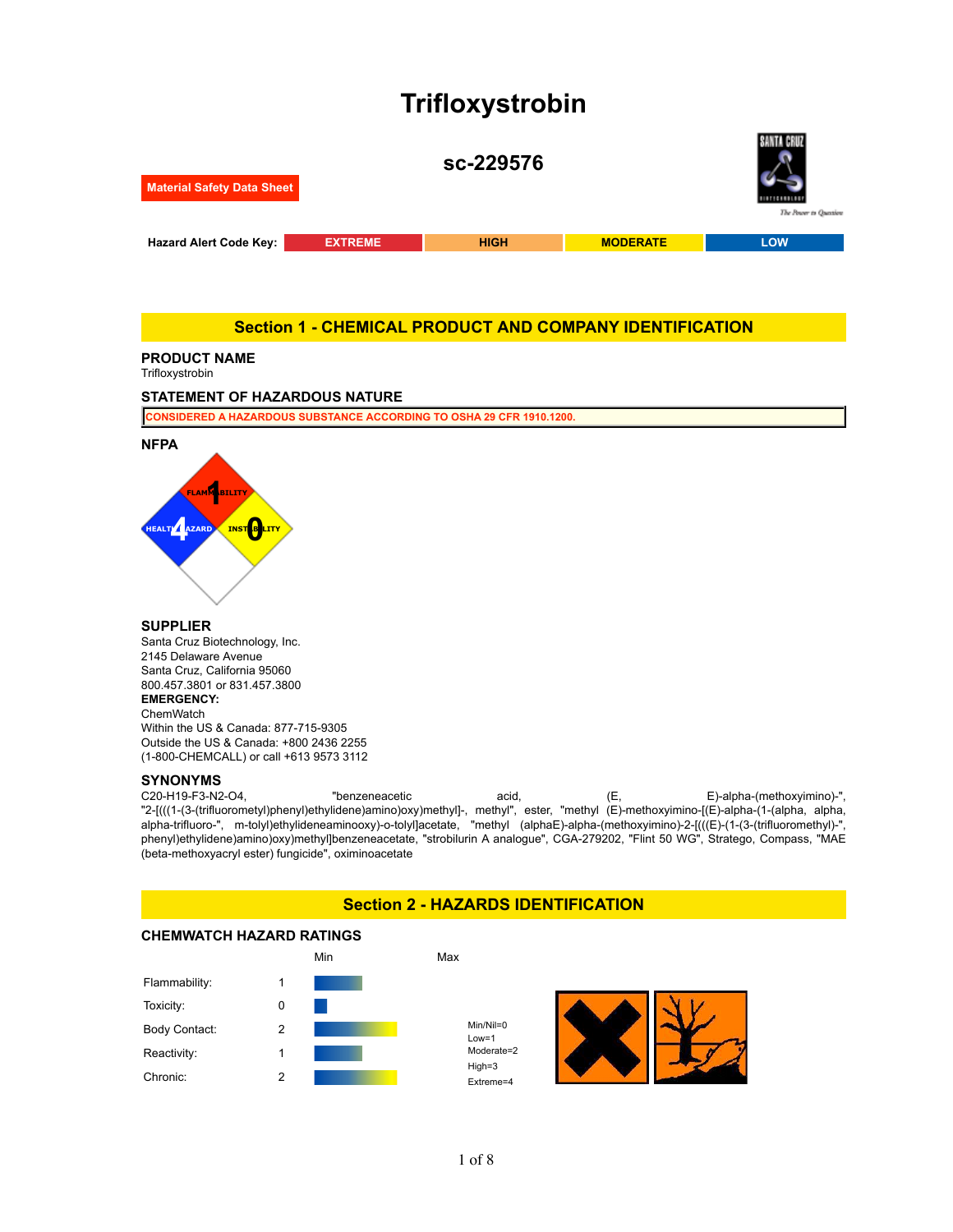## **CANADIAN WHMIS SYMBOLS**



## **EMERGENCY OVERVIEW**

**RISK**

May cause SENSITISATION by skin contact. Very toxic to aquatic organisms, may cause long-term adverse effects in the aquatic environment.

## **POTENTIAL HEALTH EFFECTS**

## **ACUTE HEALTH EFFECTS**

## **SWALLOWED**

**.** Although ingestion is not thought to produce harmful effects, the material may still be damaging to the health of the individual following ingestion, especially where pre-existing organ (e.

g.

#### **EYE**

**.** This material can cause eye irritation and damage in some persons.

**SKIN**

! This material can cause inflammation of the skin oncontact in some persons.

**. The material may accentuate any pre-existing dermatitis condition.** 

! Skin contact is not thought to have harmful health effects, however the material may still produce health damage following entry through wounds, lesions or abrasions.

**.** Open cuts, abraded or irritated skin should not be exposed to this material.

**Entry into the blood-stream, through, for example, cuts, abrasions or lesions, may produce systemic injury with harmful effects.** 

Examine the skin prior to the use of the material and ensure that any external damage is suitably protected.

#### **INHALED**

The material is not thought to produce adverse health effects or irritation of the respiratory tract (as classified using animal models). Nevertheless, good hygiene practice requires that exposure be kept to a minimum and that suitable control measures be used in an occupational setting.

## **CHRONIC HEALTH EFFECTS**

**.** Skin contact with the material is more likely to cause a sensitization reaction in some persons compared to the general population.

Limited evidence suggests that repeated or long-term occupational exposure may produce cumulative health effects involving organs or biochemical systems.

Exposure to the material may result in a possible risk of irreversible effects. The material may produce mutagenic effects in man. This concern is raised, generally, on the basis of

appropriate studies with similar materials using mammalian somatic cells in vivo. Such findings are often supported by positive results from in vitro mutagenicity studies.

Long term exposure to high dust concentrations may cause changes in lung function i.e. pneumoconiosis; caused by particles less than 0.5 micron penetrating and remaining in the lung.

Subchronic studies, with some strobilurin fungicides (trifloxystrobin, for example), demonstrate that their primary adverse toxic effect occurs in the liver and kidneys, at high doses.

Prenatal developmental toxicity studies in rats and rabbits provide no indication of susceptibility to in utero exposure.

The strobilurins do not exhibit significant mutagenicity or carcinogenicity.

In subchronic feeding studies with rats, at the lowest observed adverse effect level (LOAEL) of 2000 ppm (127-133 mg/kg/day), effects included decreased body weight, hypertrophy of hepatocytes and pancreatic hypertrophy.

The no-observed adverse effect level (NOAEL) was 500 ppm (30.6-30.9 mg/kg/day).

In subchronic feeding studies with mice, increased liver weights and necrosis of hepatocytes were seen at te LOAEL of 2000 ppm (315-425 mg/kg/day). The NOAEL was 500 ppm (76.9-110 mg/kg/day).

In subchronic feeding studies with dogs, increased liver weight and hepatocyte hypertrophy in males, were observed at the LOAEL of 150 mg/kg/day. The NOAEL was 30 mg/kg/day.

In a 28-day dermal toxicity study in rats, increased liver and kidney weights were observed at the LOAEL of 1000 mg/kg/day. The NOAEL was 100 mg/kg/day.

In a developmental toxicity study in rats, decreased body weight gain and food consumption were observed at the maternal LOAEL of 100 mg/kg/day. The maternal NOAEL was 10 mg/kg/day. The developmental NOAEL was equal to or greater than 1000 mg/kg/day. The developmental LOAEL was equal to or greater than 1000 mg/kg/day. In a developmental toxicity study with rabbits, decreased body weight gain, food consumption and efficiency were seen at the maternal LOAEL of 50 mg/kg/day. The developmental NOAEL was 250 mg/kg/day. Skeletal anomalies were observed at the developmental LOAEL of 500 mg/kg/day.

Reproductive toxicity studies in rats produced decreased body weight gain, decreased food consumption, liver, kidney and spleen effects, at the parenteral LOAEL of 750 ppm (55.3 mg/kg/day). The reproductive NOAEL (parenteral) was 50 ppm (3.8 mg/kg/day). The reproductive LOAEL exceeded 1500 pm (110.6 mg/kg/day); the reproductive NOAEL was 1500 ppm.

In chronic feeding studies with dogs, increased clinical signs, increased liver weight and hepatocellular hypertrophy were observed at the LOAEL of 50 mg/kg/day. The NOAEL was 5 mg/kg/day.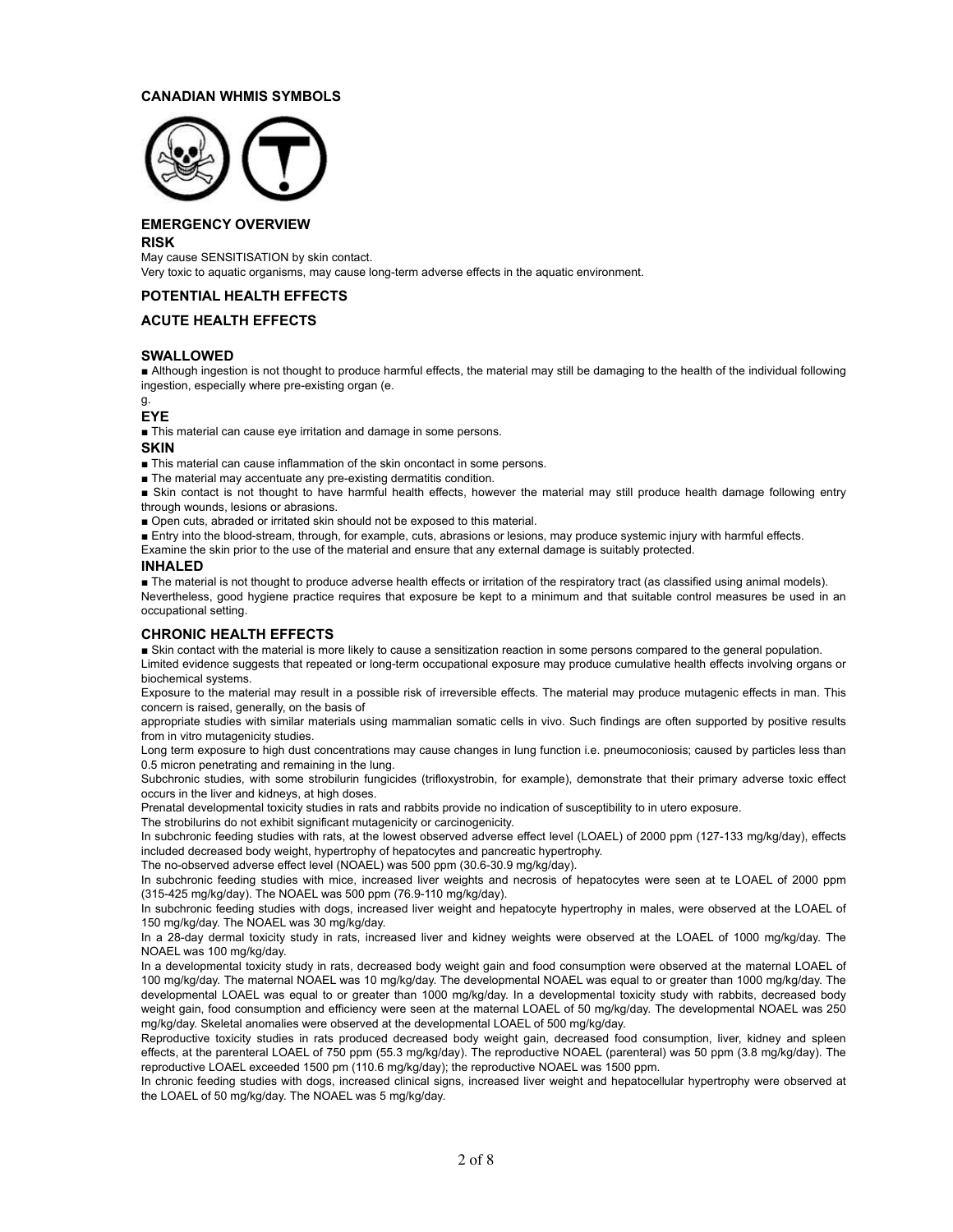In gene mutation studies, positive results were obtained in a Chinese Hamster cultured V-79 assay; other assays were negative.

|                 | <b>Section 3 - COMPOSITION / INFORMATION ON INGREDIENTS</b> |             |      |  |  |
|-----------------|-------------------------------------------------------------|-------------|------|--|--|
| <b>NAME</b>     |                                                             | CAS RN      | $\%$ |  |  |
| trifloxystrobin |                                                             | 141517-21-7 | >98  |  |  |

## **Section 4 - FIRST AID MEASURES**

#### **SWALLOWED**

" Immediately give a glass of water. " First aid is not generally required. If in doubt, contact a Poisons Information Center or a doctor. **EYE**

If this product comes in contact with the eyes: Wash out immediately with fresh running water. Ensure complete irrigation of the eye by keeping eyelids apart and away from eye and moving the eyelids by occasionally lifting the upper and lower lids.

#### **SKIN**

■ If skin contact occurs: · Immediately remove all contaminated clothing, including footwear · Flush skin and hair with running water (and soap if available).

#### **INHALED**

" If dust is inhaled, remove from contaminated area. " Encourage patient to blow nose to ensure clear passage of breathing. " If irritation or discomfort persists seek medical attention.

#### **NOTES TO PHYSICIAN**

#### **Treat symptomatically.**

The tissue half-life in rats ranged from 13-42 hours. The highest residues were found in liver, kidneys, spleen and blood. The parent compound is extensively metabolised to about 35 metabolites.

## **Section 5 - FIRE FIGHTING MEASURES**

| Vapour Pressure (mmHG):     | Negligible     |
|-----------------------------|----------------|
| Upper Explosive Limit (%):  | Not available. |
| Specific Gravity (water=1): | 1.36(21)       |
| Lower Explosive Limit (%):  | Not available  |

#### **EXTINGUISHING MEDIA**

" Foam.

· Dry chemical powder.

#### **FIRE FIGHTING**

" Alert Emergency Responders and tell them location and nature of hazard.

· Wear breathing apparatus plus protective gloves.

When any large container (including road and rail tankers) is involved in a fire,

consider evacuation by 100 metres in all directions.

#### **GENERAL FIRE HAZARDS/HAZARDOUS COMBUSTIBLE PRODUCTS**

" Combustible solid which burns but propagates flame with difficulty.

" Avoid generating dust, particularly clouds of dust in a confined or unventilated space as dusts may form an explosive mixture with air, and any source of ignition, i.e. flame or spark, will cause fire or explosion. Dust clouds generated by the fine grinding of the solid are a particular hazard; accumulations of fine dust may burn rapidly and fiercely if ignited.

Combustion products include: carbon monoxide (CO), carbon dioxide (CO2), hydrogen fluoride, nitrogen oxides (NOx), other pyrolysis products typical of burning organic material.

#### **FIRE INCOMPATIBILITY**

! Avoid contamination with oxidizing agents i.e. nitrates, oxidizing acids,chlorine bleaches, pool chlorine etc. as ignition may result.

#### **PERSONAL PROTECTION**

Glasses: Chemical goggles. Gloves: Respirator: **Particulate** 

## **Section 6 - ACCIDENTAL RELEASE MEASURES**

MINOR SPILLS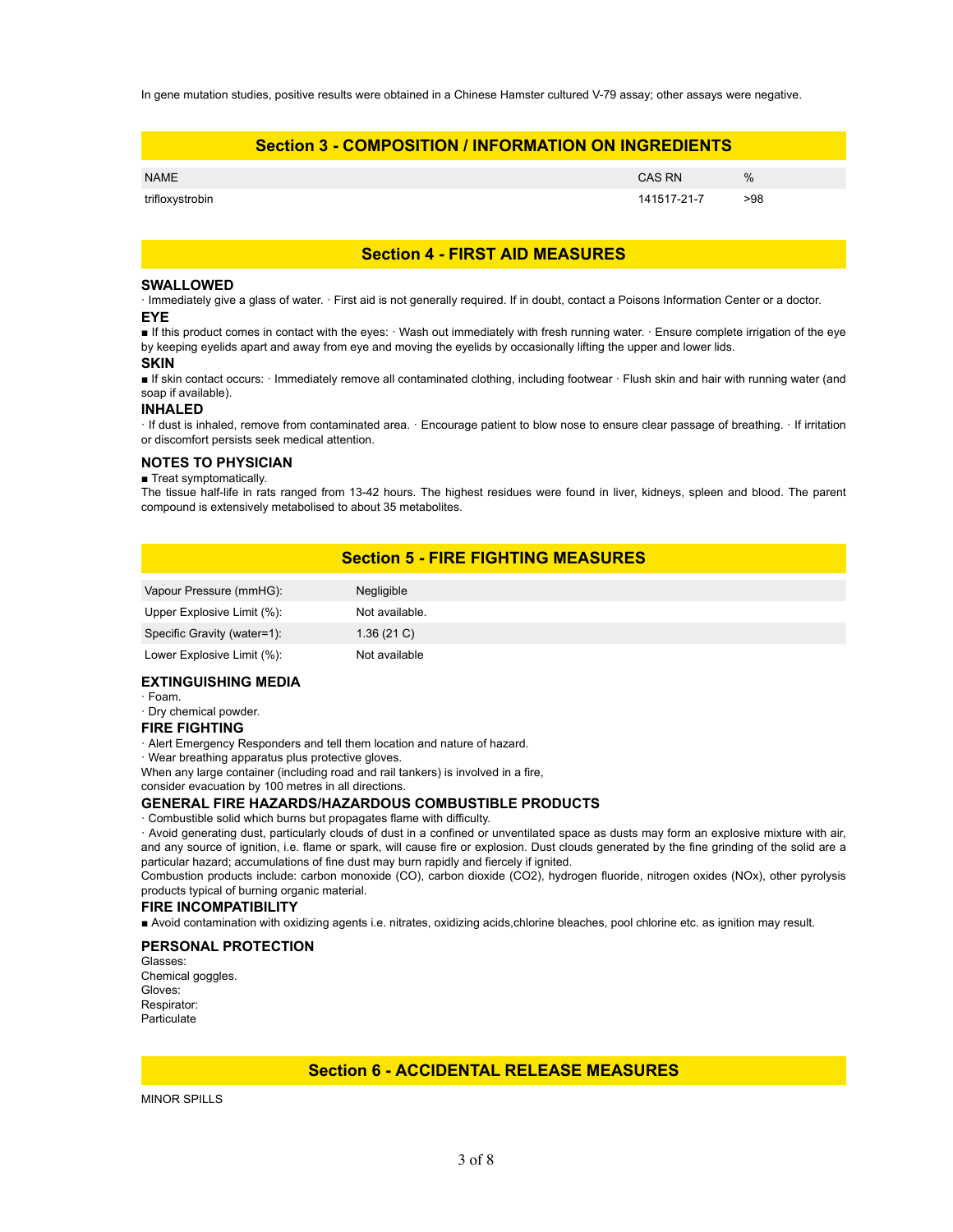- **Environmental hazard contain spillage.**
- $\cdot$  Clean up all spills immediately.
- · Avoid contact with skin and eyes.

MAJOR SPILLS

**Environmental hazard - contain spillage.** 

Moderate hazard.

- · CAUTION: Advise personnel in area.
- . Alert Emergency Responders and tell them location and nature of hazard.

## **Section 7 - HANDLING AND STORAGE**

#### **PROCEDURE FOR HANDLING**

" Avoid all personal contact, including inhalation.

" Wear protective clothing when risk of exposure occurs.

Empty containers may contain residual dust which has the potential to accumulate following settling. Such dusts may explode in the presence of an appropriate ignition source.

" Do NOT cut, drill, grind or weld such containers.

" In addition ensure such activity is not performed near full, partially empty or empty containers without appropriate workplace safety authorisation or permit.

#### **RECOMMENDED STORAGE METHODS**

" Polyethylene or polypropylene container.

" Check all containers are clearly labelled and free from leaks.

## **STORAGE REQUIREMENTS**

! Observe manufacturer's storing and handling recommendations.

## **Section 8 - EXPOSURE CONTROLS / PERSONAL PROTECTION**

## **EXPOSURE CONTROLS**

| Source                                                                                       | Material                                                                                                                              | TWA ppm | <b>TWA</b><br>mg/m <sup>3</sup> | STEL ppm | <b>STEL</b><br>mg/m <sup>3</sup> | Peak ppm | Peak<br>mg/m <sup>3</sup> | <b>TWA</b><br>F/CC | <b>Notes</b> |
|----------------------------------------------------------------------------------------------|---------------------------------------------------------------------------------------------------------------------------------------|---------|---------------------------------|----------|----------------------------------|----------|---------------------------|--------------------|--------------|
|                                                                                              |                                                                                                                                       |         |                                 |          |                                  |          |                           |                    |              |
| Canada -<br>Ontario<br>Occupational<br><b>Exposure Limits</b>                                | trifloxystrobin<br>(Particles<br>(Insoluble or<br>Poorly Soluble)<br>Not Otherwise)                                                   |         | 10(1)                           |          |                                  |          |                           |                    |              |
| Canada - British<br>Columbia<br>Occupational<br><b>Exposure Limits</b>                       | trifloxystrobin<br>(Particles<br>(Insoluble or<br>Poorly Soluble)<br>Not Otherwise<br>Classified<br>(PNOC))                           |         | 10(N)                           |          |                                  |          |                           |                    |              |
| Canada -<br>Ontario<br>Occupational<br><b>Exposure Limits</b>                                | trifloxystrobin<br>(Specified<br>$(PNOS)$ /<br><b>Particules</b><br>(insolubles ou<br>peu solubles)<br>non précisées<br>par ailleurs) |         | 3(R)                            |          |                                  |          |                           |                    |              |
| US - Tennessee<br>Occupational<br><b>Exposure Limits</b><br>- Limits For Air<br>Contaminants | trifloxystrobin<br>(Particulates not<br>otherwise<br>requlated<br>Respirable<br>fraction)                                             |         | 5                               |          |                                  |          |                           |                    |              |
| US - California<br>Permissible<br><b>Exposure Limits</b><br>for Chemical<br>Contaminants     | trifloxystrobin<br>(Particulates not<br>otherwise<br>regulated<br>Respirable                                                          |         | 5                               |          |                                  |          |                           |                    | (n)          |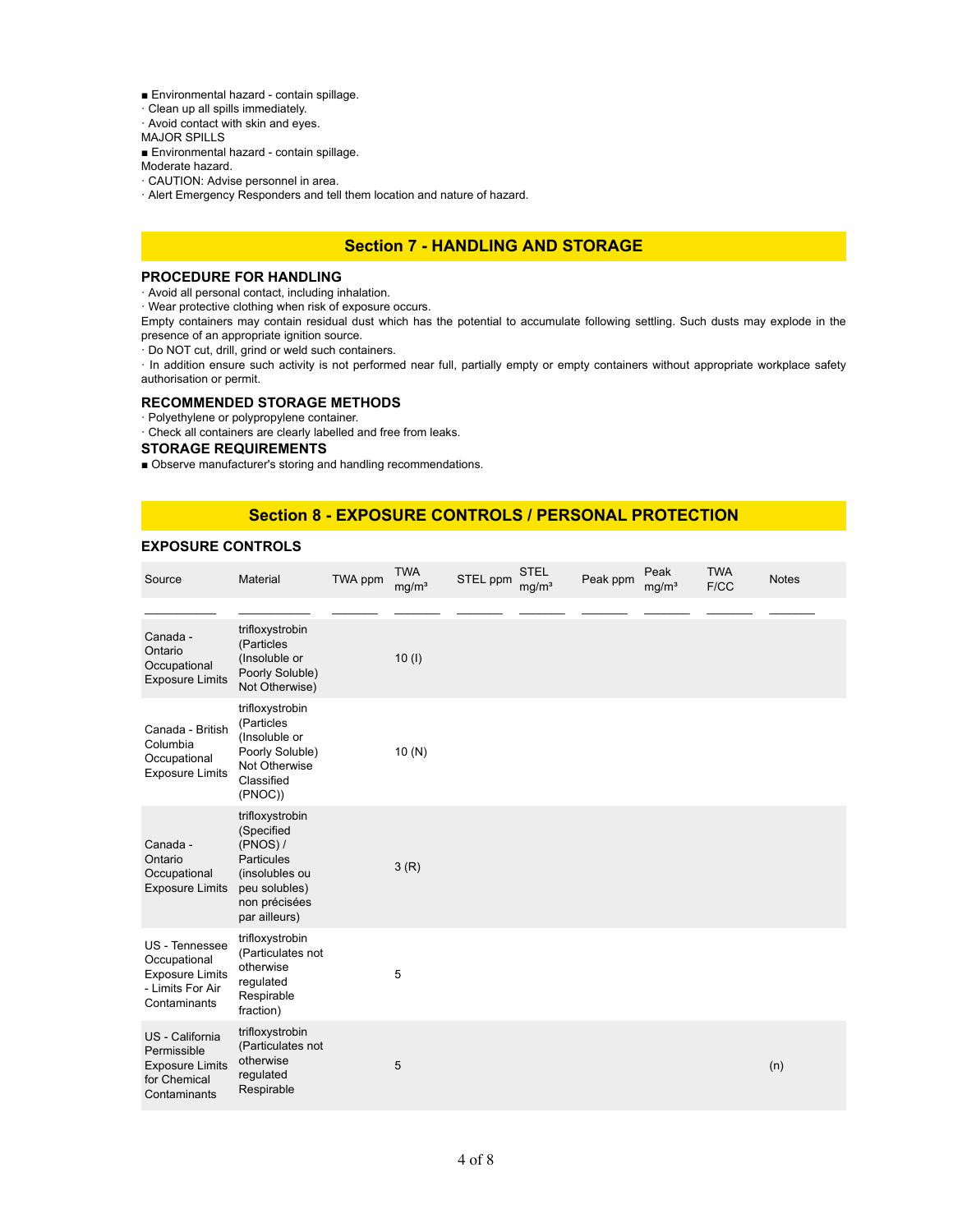|                                                                                                    | fraction)                                                                                                   |      |                                                                                                                                                                                                                                         |
|----------------------------------------------------------------------------------------------------|-------------------------------------------------------------------------------------------------------------|------|-----------------------------------------------------------------------------------------------------------------------------------------------------------------------------------------------------------------------------------------|
| US - Oregon<br>Permissible<br><b>Exposure Limits</b><br>$(Z-1)$                                    | trifloxystrobin<br>(Particulates not<br>otherwise<br>regulated<br>(PNOR) (f) Total<br>Dust)                 | 10   | <b>Bold print</b><br>identifies<br>substances<br>for which the<br>Oregon<br>Permissible<br>Exposure<br>Limits (PELs)<br>are different<br>than the<br>federal Limits.<br><b>PNOR means</b><br>"particles not<br>otherwise<br>regulated." |
| US - Michigan<br><b>Exposure Limits</b><br>for Air<br>Contaminants                                 | trifloxystrobin<br>(Particulates not<br>otherwise<br>regulated,<br>Respirable dust)                         | 5    |                                                                                                                                                                                                                                         |
| US - Oregon<br>Permissible<br><b>Exposure Limits</b><br>$(Z-1)$                                    | trifloxystrobin<br>(Particulates not<br>otherwise<br>regulated<br>$(PNOR)$ $(f)$<br>Respirable<br>Fraction) | 5    | <b>Bold print</b><br>identifies<br>substances<br>for which the<br>Oregon<br>Permissible<br>Exposure<br>Limits (PELs)<br>are different<br>than the<br>federal Limits.<br>PNOR means<br>"particles not<br>otherwise<br>regulated."        |
| US - Wyoming<br>Toxic and<br>Hazardous<br>Substances<br>Table Z1 Limits<br>for Air<br>Contaminants | trifloxystrobin<br>(Particulates not<br>otherwise<br>regulated<br>$(PNOR)(f)$ -<br>Respirable<br>fraction)  | 5    |                                                                                                                                                                                                                                         |
| Canada - Prince<br><b>Edward Island</b><br>Occupational<br><b>Exposure Limits</b>                  | trifloxystrobin<br>(Particles<br>(Insoluble or<br>Poorly Soluble)<br>[NOS] Inhalable<br>particles)          | $10$ | See Appendix<br><b>B</b> current<br><b>TLV/BEI Book</b>                                                                                                                                                                                 |
| <b>ENDOELTABLE</b>                                                                                 |                                                                                                             |      |                                                                                                                                                                                                                                         |
| PERSONAL PROTECTION                                                                                |                                                                                                             |      |                                                                                                                                                                                                                                         |
| <b>RESPIRATOR</b><br>• particulate.<br><b>EYE</b>                                                  |                                                                                                             |      |                                                                                                                                                                                                                                         |

" Safety glasses with side shields. · Chemical goggles. **HANDS/FEET**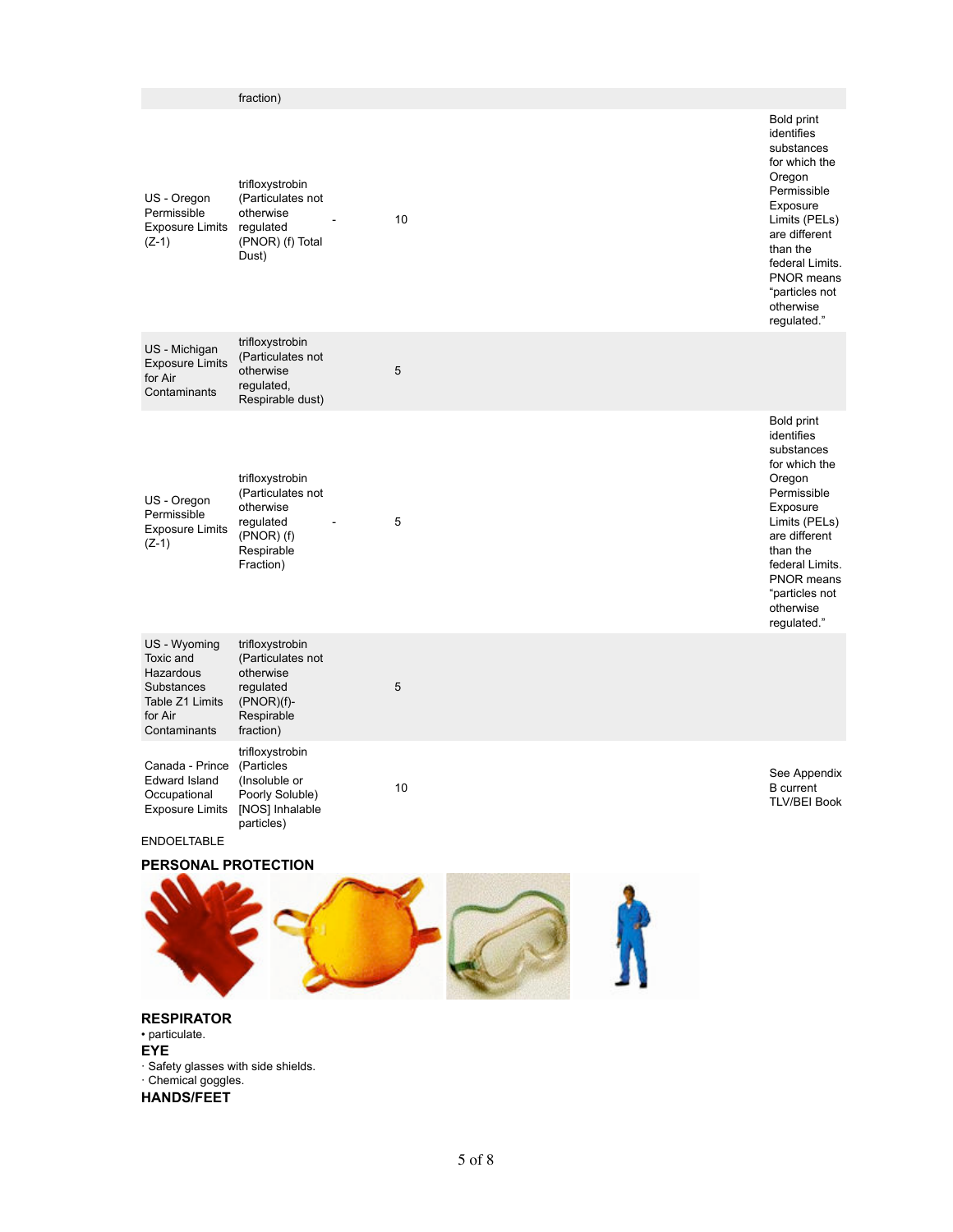■ Wear chemical protective gloves, eg. PVC.

NOTE: The material may produce skin sensitization in predisposed individuals. Care must be taken, when removing gloves and other protective equipment, to avoid all possible skin contact.

Suitability and durability of glove type is dependent on usage. Important factors in the selection of gloves include: such as:

" frequency and duration of contact,

" chemical resistance of glove material,

· glove thickness and

" dexterity

Select gloves tested to a relevant standard (e.g. Europe EN 374, US F739).

" When prolonged or frequently repeated contact may occur, a glove with a protection class of 5 or higher (breakthrough time greater than 240 minutes according to EN 374) is recommended.

" When only brief contact is expected, a glove with a protection class of 3 or higher (breakthrough time greater than 60 minutes according to EN 374) is recommended.

" Contaminated gloves should be replaced.

Gloves must only be worn on clean hands. After using gloves, hands should be washed and dried thoroughly. Application of a non-perfumed moisturiser is recommended.

#### **OTHER**

- " Overalls.
- " P.V.C. apron.
- · Barrier cream.
- · Skin cleansing cream.
- " Eye wash unit.

#### **ENGINEERING CONTROLS**

" Local exhaust ventilation is required where solids are handled as powders or crystals; even when particulates are relatively large, a certain proportion will be powdered by mutual friction.

" Exhaust ventilation should be designed to prevent accumulation and recirculation of particulates in the workplace.

## **Section 9 - PHYSICAL AND CHEMICAL PROPERTIES**

#### **PHYSICAL PROPERTIES**

| Solid.<br>Does not mix with water. |                |                                |                 |
|------------------------------------|----------------|--------------------------------|-----------------|
| Sinks in water.                    |                |                                |                 |
| State                              | Divided solid  | <b>Molecular Weight</b>        | 408.37          |
| Melting Range (°F)                 | 163            | Viscosity                      | Not Applicable  |
| Boiling Range (°F)                 | Not available  | Solubility in water (q/L)      | Partly miscible |
| Flash Point (°F)                   | Not available  | pH (1% solution)               | 7.7             |
| Decomposition Temp (°F)            | Not Available  | pH (as supplied)               | Not applicable  |
| Autoignition Temp (°F)             | 594            | Vapour Pressure (mmHG)         | Negligible      |
| Upper Explosive Limit (%)          | Not available. | Specific Gravity (water=1)     | 1.36(21)        |
| Lower Explosive Limit (%)          | Not available  | Relative Vapor Density (air=1) | >1              |
| Volatile Component (%vol)          | Negligible     | <b>Evaporation Rate</b>        | Not available   |

#### **APPEARANCE**

White, odourless crystalline powder; does not mix well with water (0.61 mg/l). Vapour pressure 25 C: 0.0255 x 10-6 mm Hg.

log Kow 4.5

Material **Material According to the Contract of Contract According to the Contract O** 

## **Section 10 - CHEMICAL STABILITY**

## **CONDITIONS CONTRIBUTING TO INSTABILITY**

· Presence of incompatible materials.

· Product is considered stable.

#### **STORAGE INCOMPATIBILITY**

**E** Avoid reaction with oxidizing agents.

For incompatible materials - refer to Section 7 - Handling and Storage.

## **Section 11 - TOXICOLOGICAL INFORMATION**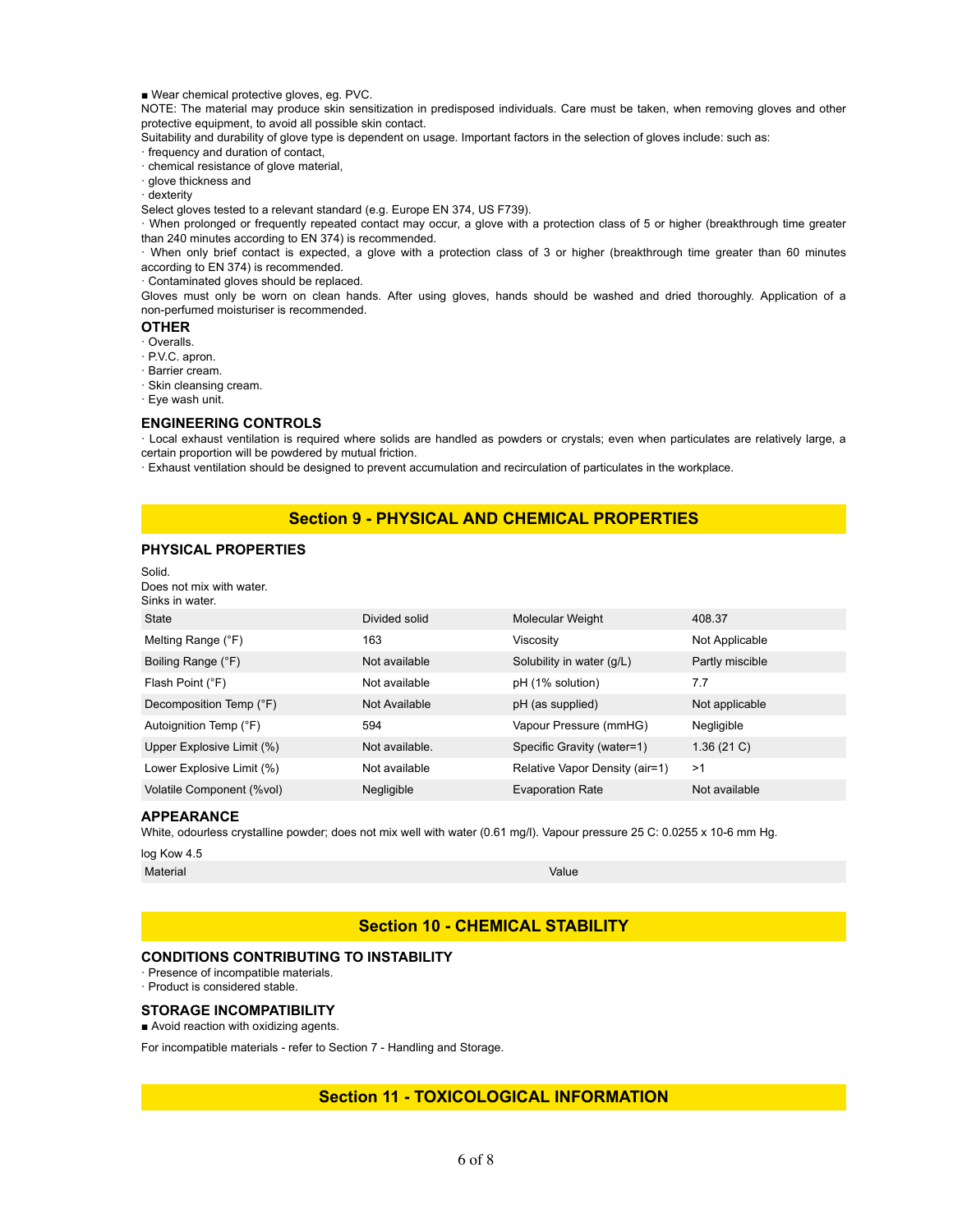trifloxystrobin

#### **TOXICITY AND IRRITATION** TRIFLOXYSTROBIN<sup>.</sup>

| ■ unless otherwise specified data extracted from RTECS - Register of Toxic Effects of Chemical Substances. |                       |  |  |  |  |
|------------------------------------------------------------------------------------------------------------|-----------------------|--|--|--|--|
| <b>TOXICITY</b>                                                                                            | <b>IRRITATION</b>     |  |  |  |  |
| Oral (rat) LD50: >5000 mg/kg *                                                                             | Eye (rabbit): Mild *  |  |  |  |  |
| Dermal (rabbit) LD50: >2000 mg/kg *                                                                        | Skin (rabbit): Mild * |  |  |  |  |

Inhalation (rat) LC50: 4.65 mg/l \*

! Contact allergies quickly manifest themselves as contact eczema, more rarely as urticaria or Quincke's edema. The pathogenesis of contact eczema involves a cell-mediated (T lymphocytes) immune reaction of the delayed type.

NOTE: Substance has been shown to be mutagenic in at least one assay, or belongs to a family of chemicals producing damage or change to cellular DNA.

In guinea pigs: strong sensitiser \* EPA Pesticide fact Sheet

## **Section 12 - ECOLOGICAL INFORMATION**

Very toxic to aquatic organisms, may cause long-term adverse effects in the aquatic environment. This material and its container must be disposed of as hazardous waste. Avoid release to the environment.

Refer to special instructions/ safety data sheets.

#### **Ecotoxicity**

| Ingredient      | Persistence:<br>Water/Soil | Persistence: Air                    | Bioaccumulation | <b>Mobility</b> |
|-----------------|----------------------------|-------------------------------------|-----------------|-----------------|
| trifloxystrobin |                            | No Data Available No Data Available |                 |                 |

## **Section 13 - DISPOSAL CONSIDERATIONS**

#### **Disposal Instructions**

All waste must be handled in accordance with local, state and federal regulations.

\$ Puncture containers to prevent re-use and bury at an authorized landfill.

Legislation addressing waste disposal requirements may differ by country, state and/ or territory. Each user must refer to laws operating in their area. In some areas, certain wastes must be tracked.

A Hierarchy of Controls seems to be common - the user should investigate:

- · Reduction
- " Reuse
- · Recycling
- " Disposal (if all else fails)

This material may be recycled if unused, or if it has not been contaminated so as to make it unsuitable for its intended use. Shelf life considerations should also be applied in making decisions of this type. Note that properties of a material may change in use, and recycling or reuse may not always be appropriate.

DO NOT allow wash water from cleaning equipment to enter drains. Collect all wash water for treatment before disposal.

· Recycle wherever possible.

" Consult manufacturer for recycling options or consult Waste Management Authority for disposal if no suitable treatment or disposal facility can be identified.

## **Section 14 - TRANSPORTATION INFORMATION**

DOT: Symbols: G Hazard class or Division: 9 Identification Numbers: UN3077 PG: III Label Codes: 9 Special provisions: 8, 146, 335, B54,